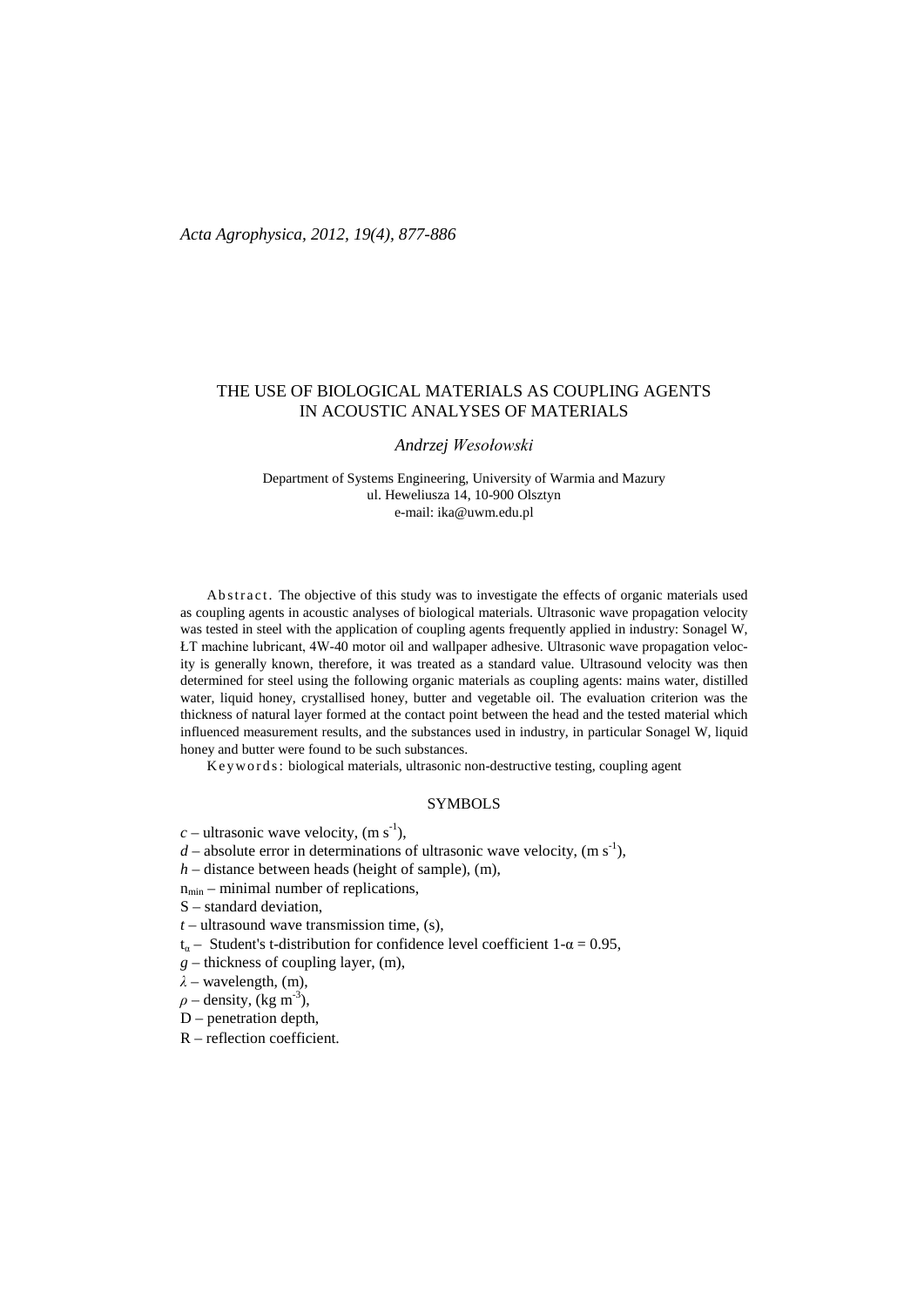### INTRODUCTION

Ultrasonic non-destructive tests are widely applied in aviation, motor, defence, and petrochemical, power engineering, construction, rail and metallurgical industries. They are performed to evaluate the macrostructure and microstructure of materials by detecting, identifying and describing macrostructural discontinuity and microstructural anomalies (Lewińska-Romicka 2001). Precise measurements require stable and effective acoustic coupling between the material and ultrasonic heads. Various coupling agents are applied for this purpose. The use of additional material between the emitter and the material and between the material and the receiver could disrupt measurements and falsify the results. In laboratory tests, it is assumed that longitudinal ultrasonic waves move in a perpendicular direction to the thin, flat and parallel surface of the couplant. Ultrasonic vibrations penetrate the layer, while some waves bounce off its surface. Penetration is characterised by the penetration depth coefficient  $D$ , and reflection – by the coefficient of reflection from the layer *R*. The couplant's effect on the reflection and penetration of ultrasonic waves is negligible in three cases (Obraz 1983):

1. When the thickness of the coupling layer is significantly lower than the wavelength  $(\lambda)$ .

$$
g\langle\langle \lambda/2\pi \hspace{1.5cm} (1)
$$

2. When the thickness of the coupling layer meets condition (2):

$$
g = n\lambda/2
$$
 where: n = 1, 2, 3... (2)

3. When the thickness of the coupling layer meets conditions (3) and (4):

$$
g = (2n-1)\lambda/4 \qquad \text{where: } n = 1, 2, 3... \tag{3}
$$

$$
\rho_0 c_0 = \sqrt{\rho_1 c_1 \rho_2 c_2} \tag{4}
$$

Then reflection coefficient  $R = 0$ .

In line with formula (5), the coefficient of penetration depth *D* takes on the maximum value of  $D = 1$ .

$$
D=1+R
$$
 (5)

The above illustrates a theoretical situation in which ultrasonic waves propagate across the coupling layer without penetration loss. As regards smooth surfaces, such as metals, the required coupling layer is thin enough to exert a negligible effect on the measurements. The above does not apply to biological materials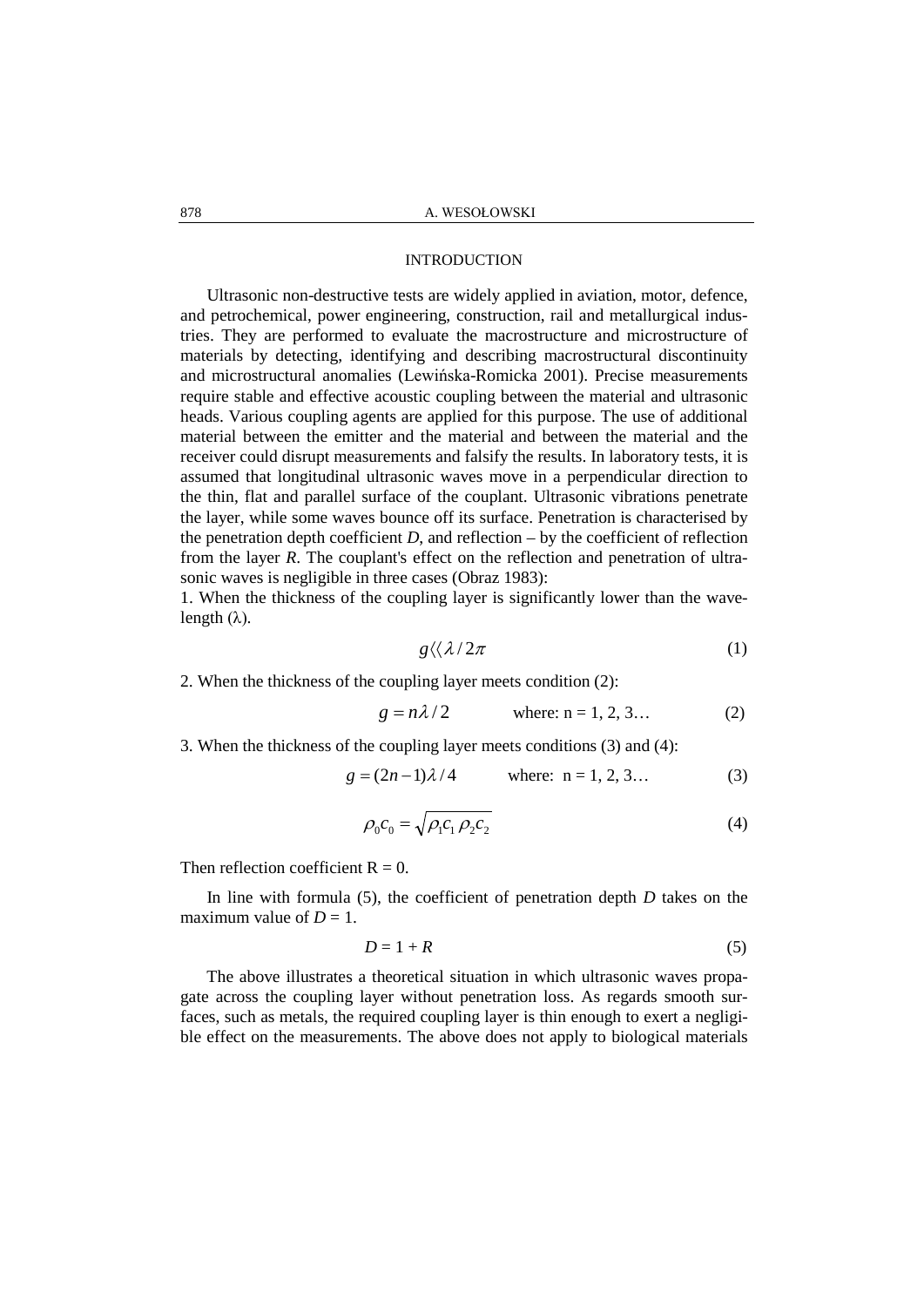which have a highly varied structure, even within the same genus or species. Most biological materials do not have a smooth surface, and a thicker coupling layer is required to guarantee correct coupling. The above creates problems in positioning the coupling layer relative to the surface of the heads and the sample. An additional difficulty is posed by the fact that most biological materials attenuate ultrasonic waves. For this reason, ultrasonic methods can be effectively applied only to samples with relatively small thickness. In this case, the effect of the coupling layer effect on ultrasonic measurements cannot be regarded as negligible. A certain solution is offered by contact-free methods which eliminate the use of coupling agents, but ultrasonic heads are relatively ineffective and expensive. In contact-free tests, such as the EMAT (Electromagnetic-and-Acoustic) technology, the voltage generated by the piezoelectric transducer is around one thousand times lower than in contact evaluations (Szelążek 2010).

Polymers can also be used as coupling agents. Polymers are elastic solids whose acoustic parameters are very similar to water, and those properties eliminate the need for the repeated application of coupling fluid. The absence of fluid discharge during measurements further contributes to acoustic coupling (Ginzel and Ginzel 1996). Ultrasonic heads can be dry operated to eliminate the use of couplants. The coupling effect is achieved by adjusting the ultrasound emitter and receiver. The above method supports acoustic measurements in porous materials such as cement, sandstone and chalk (Pęski 2009). Methods that rely on couplants cannot be used to analyse the acoustic properties of hygroscopic materials such as chalk. Cutterheads can also be applied to eliminate the coupling agent (Polish Patent 142739).

The above methods produce highly promising results, nevertheless, they are still at the testing stage. The vast majority of tests are performed with the involvement of conventional methods. In traditional ultrasonic evaluations, mechanical vibrations with frequency higher than 20 kHz are applied to the analysed material and, having penetrated the sample, they are measured by the receiver. The signal oscillogram is analysed to determine the condition of the evaluated material. The contact surface between the head and the sample is generally uneven and porous, and it contains air. Air has acoustic impedance of  $0.0004 \cdot 10^6$  kg m<sup>-2</sup> s<sup>-1</sup>, and steel –  $46·10<sup>6</sup>$  kg m<sup>-2</sup> s<sup>-1</sup>. Such significant differences in impedance produce very high reflection coefficients at the couplant-sample interface, and only 0.6% of wave energy penetrates the contact surface. The use of water with acoustic impedance of  $15 \cdot 10^6$  kg m<sup>-2</sup> s<sup>-1</sup> improves the reflection coefficient 50-fold. Water cannot be applied to hygroscopic materials, which is why oils, solid lubricants, paint adhesives, liquid salt, honey, glycerine, vaseline, fillers and fats of different density are used. Adhesives that conduct electricity, such as epoxy glue and phenyl salicylate, are recommended for industrial tests. Aluminium and steel foil are also used as coupling agents (Rao and Ramana 1992, Li and Nordlund 1993, Tao and King 1990,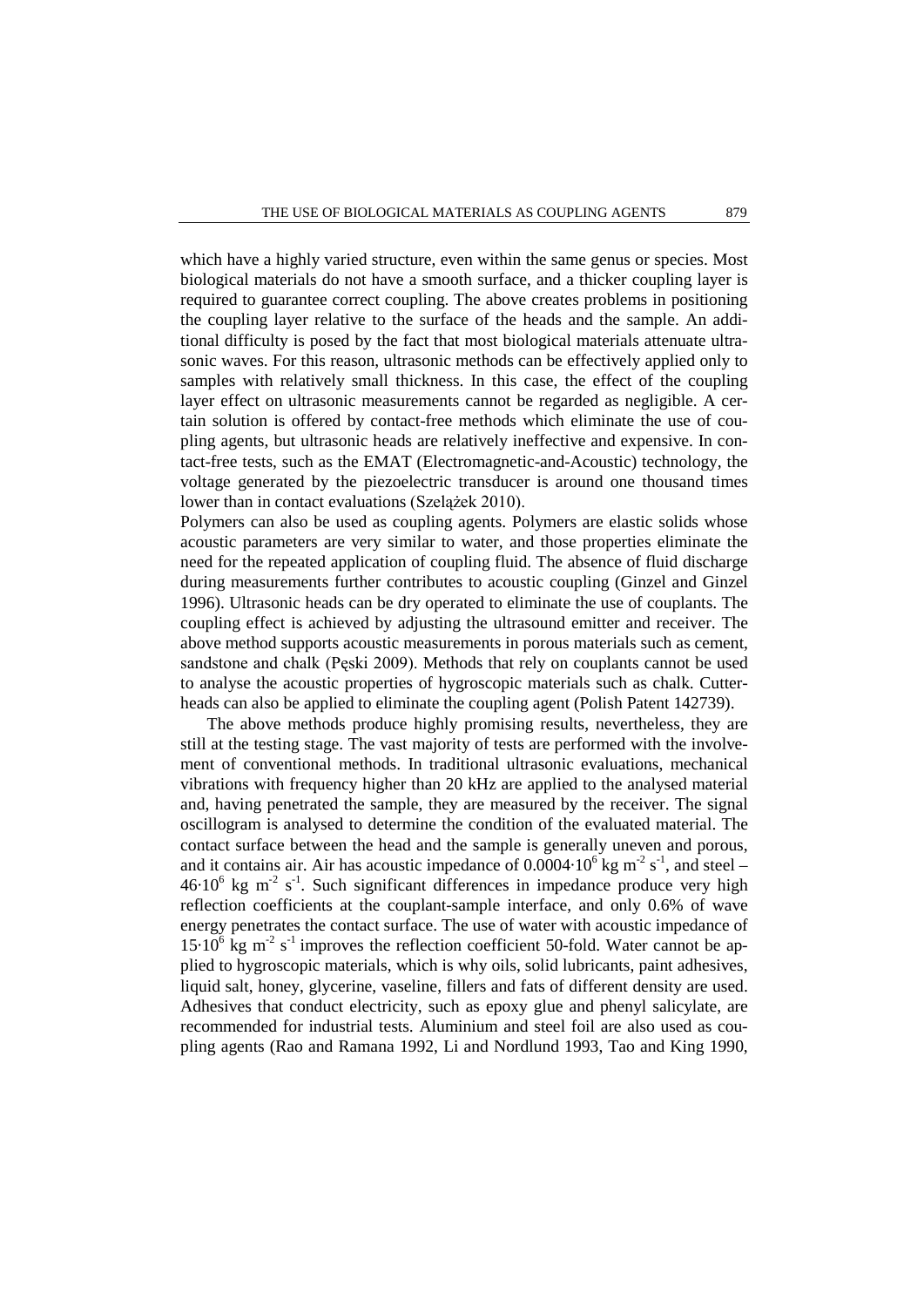Couvreur and Thimus 1996, Azeemudin *et al*. 1994, Siggins 1993, Rummel and van Heerden 1981). No differences were noted between the results produced by viscous liquid couplants and foil (Couvreur and Thimus 1996). Research results have demonstrated that the transmission of transverse ultrasonic waves across foil is significantly affected by pressure, which obstructs evaluations and could produce unreliable results (Li and Nordlund 1993). The use of viscous liquid materials as coupling agents is thus recommended. The use of highly differentiated materials affects measurements and the results obtained.

The objective of this study was to determine the effect of various coupling agents on measurements of ultrasonic wave velocity. Special emphasis was placed on substances which are suitable for measurements of biological materials.

### MATERIALS AND METHODS

### *Materials*

The effect of various coupling agents applied in ultrasonic measurements was evaluated. A steel sample was used to validate the generated results. The sample had the shape of a cylinder with the height of  $29.81\pm0.01$  mm. Coupling agents were divided into two groups. The first group comprised materials which are used in metal tests but cannot be applied in evaluations of biological materials on account of their toxicity: sonagel W (SON), ŁT machine lubricant (ML), 5W-40 motor oil (MO) and wallpaper adhesive solution of 12.5 g adhesive/250 ml water (ADH). The second group of non-toxic materials included mains water (MW), distilled water (DW), liquid honey (LH), crystallised honey (CH), butter (BUT) and vegetable oil (VO).

Measurements were performed at a temperature of 21ºC. Coupling agents were stored at the above temperature for 6 h prior to testing.

### *Measuring devices*

Coupling agents were evaluated in a specially designed test stand (Fig. 1) comprising a pulsar receiver (Panametrics 5800PR), dual-channel digital oscilloscope (Tektronix TDS 1012B), a ruler coupled with software (Suwmix), self-designed measuring module, set of ultrasonic heads (M02 2L0°20C INCO), and a PC.

The measuring module guarantees the concentricity of ultrasonic heads regardless of their diameter and distance (Wesołowski 2011). Distance is measured with the accuracy of 0.01 mm. The system supports measurements of wave transmission time with the accuracy of 0.001  $\mu$ s.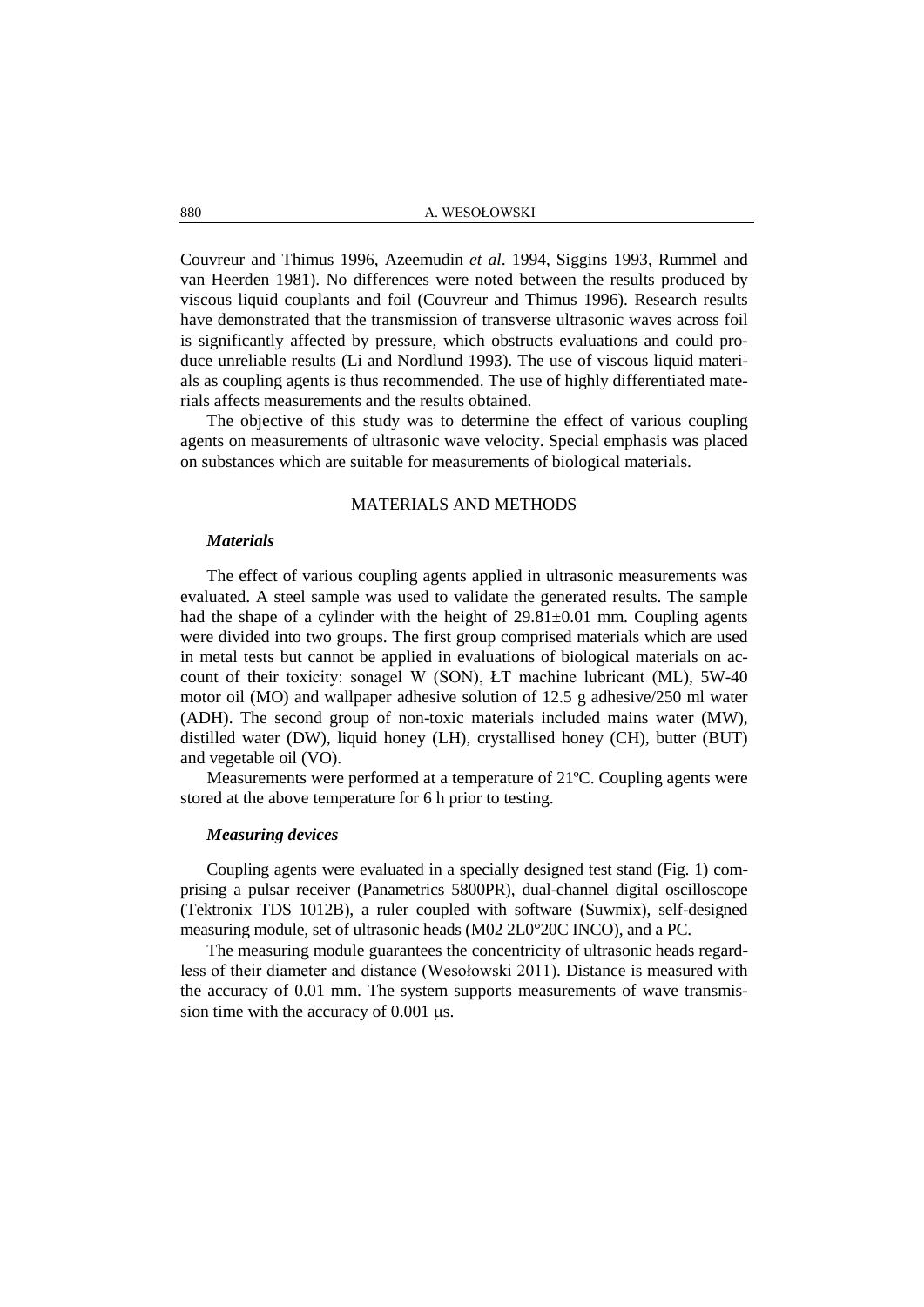

**Fig. 1.** Test stand *(source: own elaboration)*

## **METHODS**

The minimum number of measurements for every tested material and coupling agent was determined with the use of formula (6):

$$
n_{\min} \ge (S^2 \cdot t_\alpha^2 / d^2)^{\frac{1}{2}}
$$
 (6)

1

It was assumed that the absolute error in determining ultrasonic velocity would not exceed 3 m s<sup>-1</sup>. If ultrasonic wave propagation velocity in steel is observed in the range of 5600-6000 m s<sup>-1</sup> (Blitz 1967, Deputat 1979, Matauschek 1961, Obraz



1983), the allowable absolute error accounts for 0.06% of the smallest value. Tests were carried out with the use of the transmission method and two heads with the frequency of 2 MHz. Prior to every measurement, the material was covered with a fresh layer of the coupling agent, and the sample position relative to the heads was altered. The distance between the heads was determined for every measurement. Wave transmission time was detected by the zero-crossing method. Sample oscillograms are presented in Figure 2. Measurement parameters and head frequencies were carefully selected to produce legible oscillograms which did not require addi-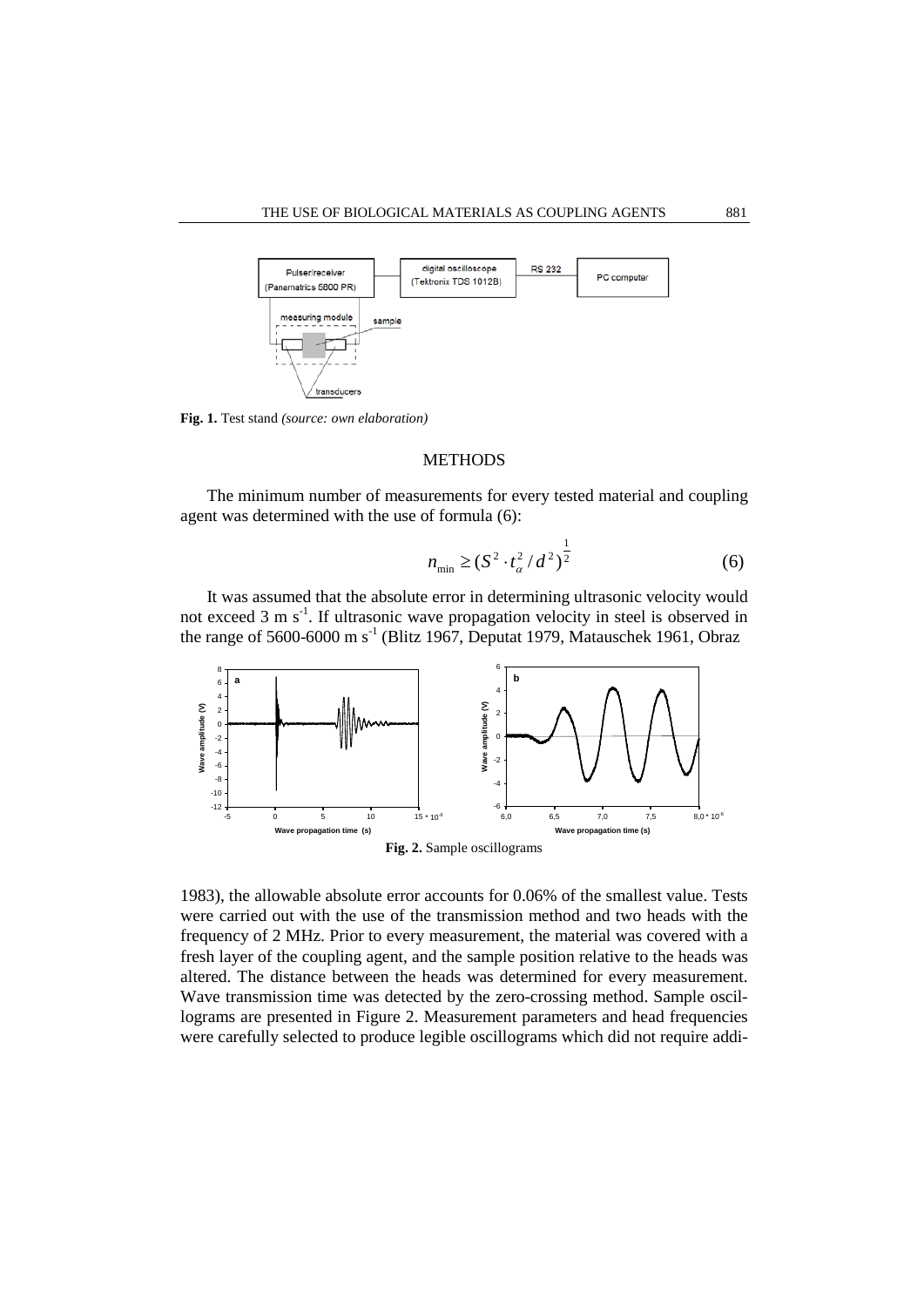tional processing.

The place of signal release by the receiver (marked with an arrow) and the signal received by the head are shown in Figure 2a. The signal received by the head at reduced voltage and increased time base is presented in Figure 2b.

Ultrasonic wave velocity was determined with the use of formula (7).

$$
c = h/t \quad (\text{m s}^{-1}) \tag{7}
$$

## RESULTS AND DISCUSSION

### *Ultrasonic wave propagation velocity*

The average values of ultrasonic wave velocity in steel are presented in Table 1. When crystallised honey, butter and vegetable oil were used as coupling agents, the absolute error of the obtained results was much higher in comparison with other couplants. The noted value of absolute error does not exceed the allowable limit. Propagation velocity values are consistent with the referenced data.

| Table 1. Average ultrasonic wave propagation velocity in steel for various coupling agents and the |  |  |  |
|----------------------------------------------------------------------------------------------------|--|--|--|
| average coupling layer                                                                             |  |  |  |

| Coupling agent     | Velocity $(m s-1)$ | Error $(m s-1)$ | Thickness of coupling layer (m) |
|--------------------|--------------------|-----------------|---------------------------------|
| Sonagel W          | 5735               | 0.6             | $5.10^{-5}$                     |
| Machine lubricant  | 5705               | 0.4             | $2.10^{-5}$                     |
| Motor oil          | 5687               | 0.2             | $2.10^{-5}$                     |
| Wallpaper adhesive | 5710               | 0.2             | $2.10^{-5}$                     |
| Mains water        | 5684               | 0.2             | $4.10^{-5}$                     |
| Distilled water    | 5734               | 0.1             | $2.10^{-5}$                     |
| Liquid honey       | 5732               | 0.3             | $3.10^{-5}$                     |
| Crystallised honey | 5621               | 0.9             | $70.10^{-5}$                    |
| <b>Butter</b>      | 5750               | 1.0             | $3.10^{-5}$                     |
| Vegetable oil      | 5698               | 2.9             | $2.10^{-5}$                     |

### **Thickness of coupling layer**

Due to the variability of biological materials, repeatability of acoustic coupling conditions is difficult to achieve, therefore, conditions that meet relations (2) and (3) are impossible to achieve during the test. For this reason, the analysis was carried out based on condition (1). Wavelength  $\lambda_{\text{steel}} = 2.9 \cdot 10^{-3}$  m was calculated based on formula (8), and the average ultrasonic wave propagation velocity in steel was adopted at  $c_{\text{aver. steel}} = 5706 \text{ m s}^{-1}$ .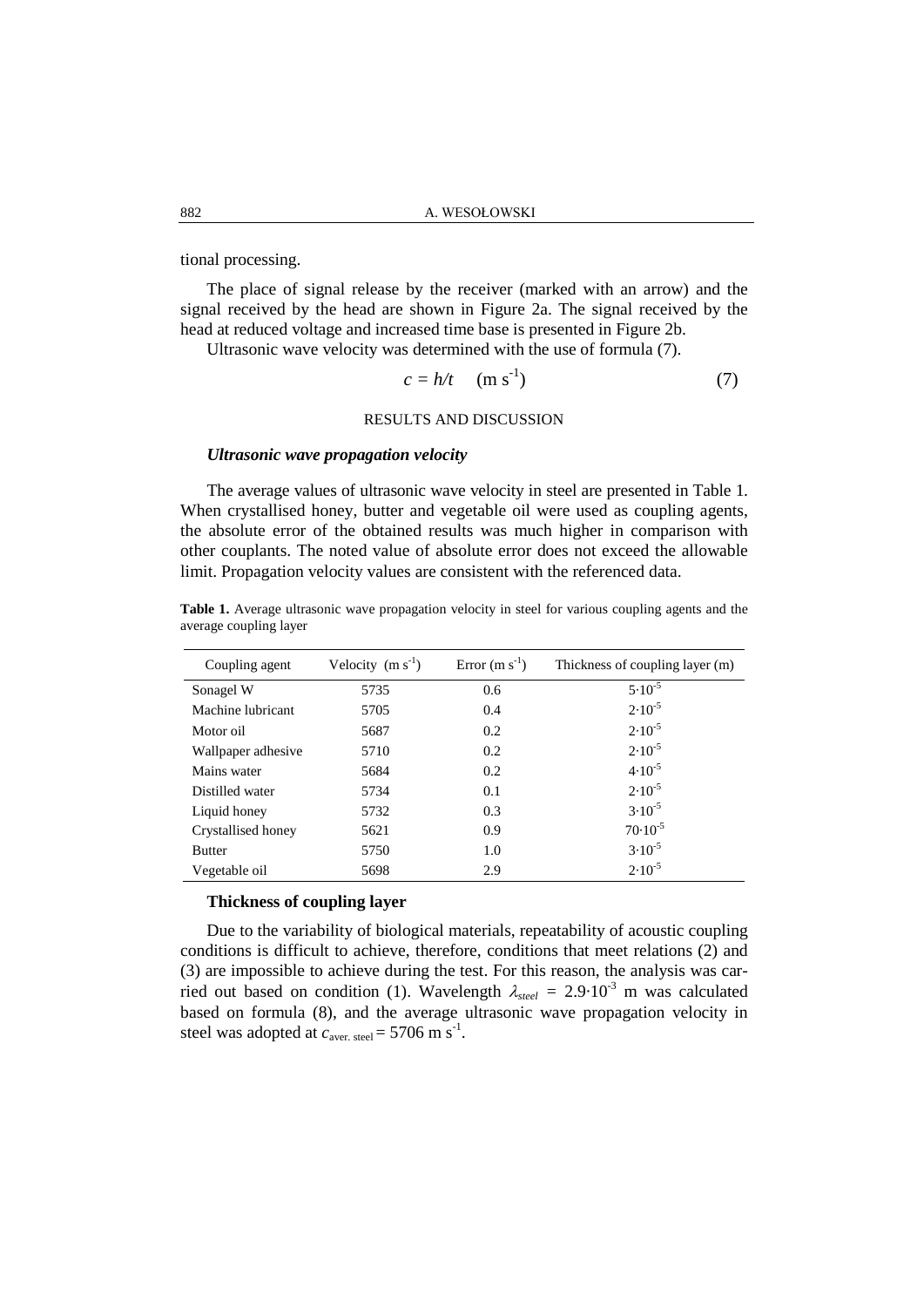$$
\lambda = c/f \qquad (m) \tag{8}
$$

The boundary value of coupling layer thickness, below which its influence on the results would be negligible, was determined for condition (1). The said value has to be significantly lower than  $g = 4.5 \cdot 10^{-4}$  m. It was assumed that the boundary value should be at least 10-fold lower, i.e. lower than  $g = 4.5 \cdot 10^{-5}$  m. The thickness of the analysed coupling layers is shown in Table 1. The obtained results were similar to the boundary values, and they had to be additionally validated to indicate whether the reported thickness of the coupling layer could be regarded as negligible. The only exception was crystallised honey whose thickness significantly exceeded the boundary value. The effect exerted on the results by the additional layers between the heads and the sample has to be taken into account when using crystallised honey. The above poses an additional problem in analysis. Nonetheless, unlike liquid couplants, crystallised honey does not drip, making it a suitable agent in tests involving inclined or vertical surfaces. The average values

of ultrasonic wave propagation velocity in steel for the applied coupling agents were processed statistically. The noted values are not characterised by normal distribution, therefore nonparametric tests were used to compare many independent samples, even though they are weaker than parametric tests. The hypothesis claiming that selected coupling agents do not affect ultrasonic wave propagation velocity in steel was verified by the Kruskal-

**Table 2.** Homogenous groups for a steel sample

| Group | Coupling agents                                         |
|-------|---------------------------------------------------------|
| T     | sonagel, distilled water, liquid<br>honey, butter       |
| Н     | machine lubricant, wallpaper<br>adhesive, vegetable oil |
|       | motor oil, mains water.                                 |

Wallis test. Three homogenous groups were identified (Tab. 2), and none of them created grounds for rejecting the hypothesis under verification.

Significant differences were noted between the average values of ultrasonic wave propagation velocity, even for substances which are commonly used as coupling agents in industry: sonagel W, motor oil, machine lubricant and wallpaper adhesive. Those differences can be ignored in ultrasonic conductive materials, but they have to be taken into account in materials that strongly attenuate ultrasound, i.e. most biological materials. Sonagel is produced especially for ultrasonic tests, which is why it was classified as a model substance. In the group of tested biological substances, only liquid honey and butter supported the achievement of average propagation velocities which did not differ significantly from the values reported for sonagel (Tab. 2).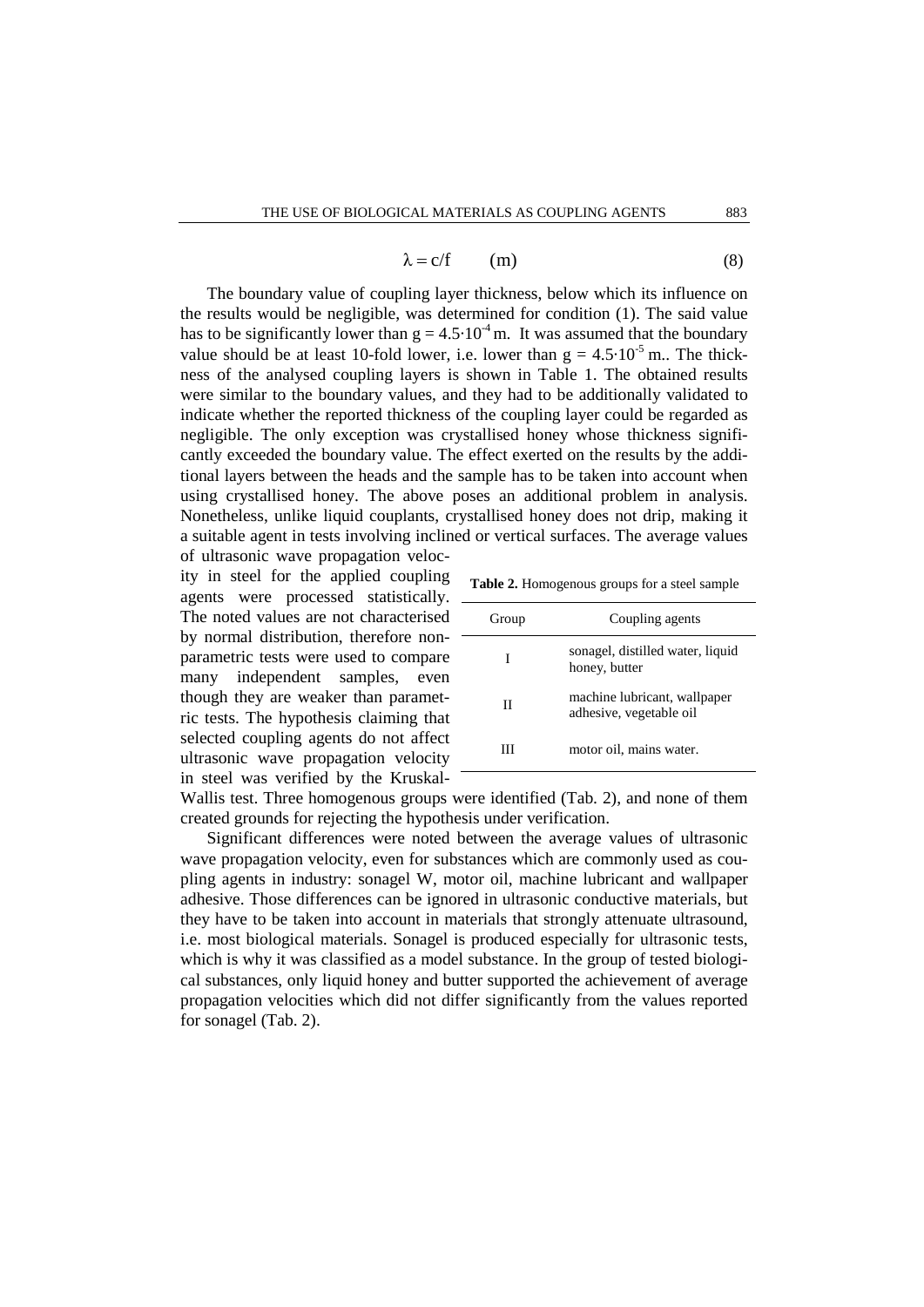The data presented in Figure 3 validates the results of homogenous group analysis. Due to a considerable distance between extreme values for crystallised honey and butter, those materials were eliminated from the list of suitable coupling agents. Homogenous groups are clearly separated, which indicates that the tested substances had a varied effect on acoustic measurements.



**Fig. 3.** Ultrasonic wave velocity subject to the applied coupling agent

Toxic materials were eliminated from the analysis. When mains water, distilled water, vegetable oil and liquid honey were used, the couplant effect on ultrasonic wave velocity in steel was negligible.

### **CONCLUSIONS**

1. The type of acoustic coupling agent significantly affects the measurements of propagation velocity in material samples. If couplants influence measurements of relatively homogenous and smooth-surfaced materials such as steel, they can be expected to exert an even greater impact on evaluations of biological materials.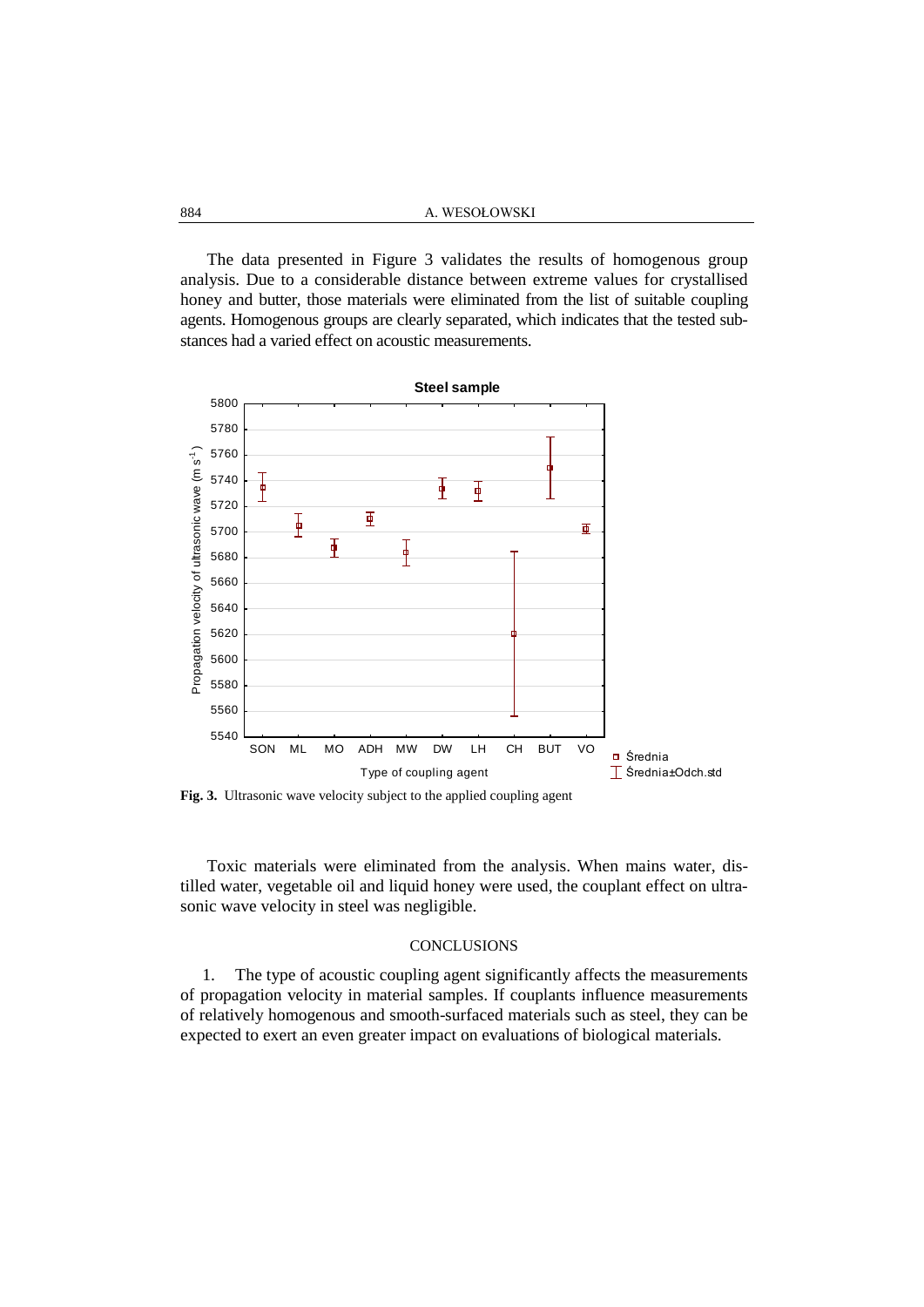2. If sonagel W is a model acoustic coupling agent in industrial applications, then liquid honey or butter can be used alternatively in analyses of biological materials. Biological materials have to deliver a high level of acoustic coupling without exerting harmful effects on human health.

### REFERENCES

- Azeemudin M., Scott T.E., Roegiers J.C., Zaman M.M., 1994. Acoustic velocity anisotropies in Cordoba Cream limestone during different deformational stress paths. Rock Mechanics. Nelson and Laubach. Balkema, Rotterdam.
- Blitz J., 1967. Fundamentals of ultrasonics. Butterworths, Londyn.
- Couvreur J.F., Thimus J.F., 1995. Cracking process of rock in lab tests predicted by correlation with ultrasonics, acoustics emission and computed tomography. In International Symposium on non-Destructive Testing in Civil Engineering, 779-786.
- Couvreur J.F., Thimus J.F., 1996. The properties of Coupling Agents in Improving Ultrasonics Transmission. Int. J. Rock Mech. Min. Sci. & Geomech. Abstr., 33, 417-424.
- Deputat J., 1979. Badania ultradźwiękowe. Instytut Metalurgii Żelaza. Gliwice.
- Ginzel E.A., Ginzel R.K. 1996. Ultrasonic properties of a new low attenuation dry couplant elastomer. NDTnet – 1996, vol. 1, No 02.
- Lewińska-Romicka A., 2001. Badania nieniszczące. Podstawy defektoskopii. WNT Warszawa.
- Li C., Nordlund E., 1993. Effects of couplants on acoustic transmission. Rock Mech. Rock Eng., 26, 63-69.
- Matauschek J., 1961. Technika ultradźwięków. WNT Warszawa.
- Obraz J., 1983. Ultradźwięki w technice pomiarowej. WNT Warszawa.
- Patent polski nr. 142739. Ultradźwiękowa głowica ostrzowa.
- Pęski Z., 2009. Nowe rozwiązania w zakresie generowania fal ultradźwiękowych w ośrodkach stałych bez użycia ośrodka sprzęgającego akustycznie. Pomiary, Automatyka, Robotyka, 12, 42-45.
- Rao M., Ramana Y.V., 1992. A study of progressive failure of rock under cyclic loading by ultrasonic and AE monitoring techniques. Rock Mech. Rock Eng., 25, 237-251.
- Rummel F., van Heerden W.L., 1981. Suggested methods for determining sound velocity. Int. J. Rock Mech. Min. Sci. & Geomech. Abstr., 15, 53-58.
- Siggins A.F., 1993. Dynamic elastic tests for rock engineering. Comprehensive Rock Engineering. Hudson J.A., Chap. 24, vol. 3, 601-618. Pergamon, Oxford.
- Szelążek J., 2010. Tworzywa sztuczne i chemia. 52, 21-24.
- Tao G., King M.S., 1990. Shear-wave welocity and Q anisotropy in rocks: a laboratory study. Int. J. Rock Mech. Min. Sci. & Geomech., Abstr. 27, 353-361.
- Wesołowski A., 2011. Laboratoryjne urządzenie do pomiaru akustycznych parametrów materiałów. Acta Sci. Pol., Technica Agraria, 10(1-2), 41-47.